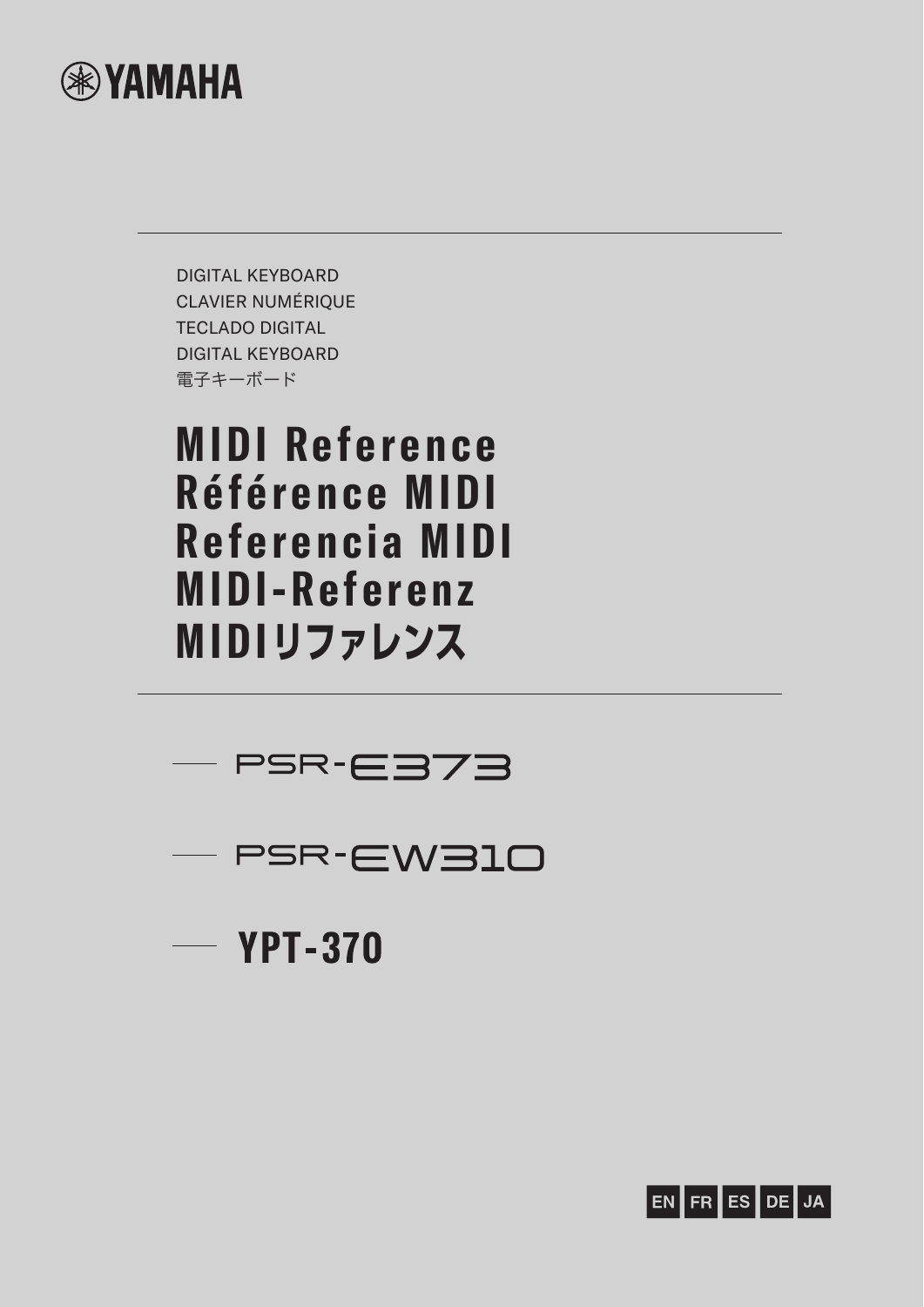### MIDI Implementation Chart / Tableau d'implementation MIDI / Grafico de implementacion MIDI / MIDI-Implementierungstabelle / **MIDIインプリメンテーションチャート**

| Yamaha                                                                          | [ Portable Keyboard ]                                                                                                              | Model PSR-E373, YPT-370, PSR-EW310                                                                                                                                                                                                                                                                                             | MIDI Implementation Chart                                                                                                                                              | Date: 26-Feb-2020<br>Version : 1.0                                                                                                                                                                                                                                                                            |
|---------------------------------------------------------------------------------|------------------------------------------------------------------------------------------------------------------------------------|--------------------------------------------------------------------------------------------------------------------------------------------------------------------------------------------------------------------------------------------------------------------------------------------------------------------------------|------------------------------------------------------------------------------------------------------------------------------------------------------------------------|---------------------------------------------------------------------------------------------------------------------------------------------------------------------------------------------------------------------------------------------------------------------------------------------------------------|
|                                                                                 | Function                                                                                                                           | Transmitted                                                                                                                                                                                                                                                                                                                    | Recognized                                                                                                                                                             | Remarks                                                                                                                                                                                                                                                                                                       |
| Basic<br>Channel                                                                | Default<br>Changed                                                                                                                 | $1 - 16$<br>$\mathbf{x}$                                                                                                                                                                                                                                                                                                       | $1 - 16$<br>$\mathbf{x}$                                                                                                                                               |                                                                                                                                                                                                                                                                                                               |
| Mode                                                                            | Default<br>Messages<br>Altered                                                                                                     | 3<br>Χ<br>**************                                                                                                                                                                                                                                                                                                       | 3<br>X<br>X                                                                                                                                                            |                                                                                                                                                                                                                                                                                                               |
| Note<br>Number<br>$\sim$ 1.000 $\sim$                                           | True voice                                                                                                                         | $0 - 127$<br>**************                                                                                                                                                                                                                                                                                                    | $0 - 127$<br>$0 - 127$                                                                                                                                                 |                                                                                                                                                                                                                                                                                                               |
| Velocity                                                                        | Note ON<br>Note OFF                                                                                                                | $o$ 9nH, $v=1-127$<br>$x$ 9nH, $v=0$                                                                                                                                                                                                                                                                                           | $O$ 9nH, $v=1-127$<br>$\mathbf{x}$                                                                                                                                     |                                                                                                                                                                                                                                                                                                               |
| After<br>Touch                                                                  | Key's<br>Ch's                                                                                                                      | X<br>X                                                                                                                                                                                                                                                                                                                         | $\mathbf{x}$<br>$\mathbf{x}$                                                                                                                                           |                                                                                                                                                                                                                                                                                                               |
| Pitch Bend                                                                      |                                                                                                                                    | X                                                                                                                                                                                                                                                                                                                              | $\circ$                                                                                                                                                                |                                                                                                                                                                                                                                                                                                               |
| Control<br>Change                                                               | 0, 32<br>$5, 6\overline{5}$<br>6<br>7,10<br>11<br>64<br>71,73,74<br>72<br>$8\overline{2}$<br>83<br>84<br>91,93<br>96,97<br>100,101 | $\circlearrowright$<br>$\circlearrowright$<br>$\boldsymbol{\mathsf{X}}$<br>$\boldsymbol{\mathsf{X}}$<br>X<br>$\circ$<br>$\boldsymbol{\mathsf{X}}$<br>$\circ$<br>$\boldsymbol{\mathsf{X}}$<br>$\circ$<br>$\circ$<br>$\boldsymbol{\mathsf{X}}$<br>$\boldsymbol{\mathsf{X}}$<br>$\circlearrowright$<br>$\mathsf X$<br>$\mathbf X$ | $\circ$<br>$\circ$<br>$\circ$<br>$\circ$<br>$\circ$<br>$\circ$<br>$\circ$<br>$\circ$<br>$\circ$<br>$\circ$<br>$\circ$<br>$\circ$<br>$\circ$<br>$\circ$<br>$\circ$<br>O | Bank Select<br>Modulation<br>Portamento<br>Data Entry (MSB)<br>Data $Entry(LSB)$<br>Main Volume, Pan<br>Expression<br>Sustain<br>Sound Controller<br>Release Time<br>General Purpose<br>Controller<br>General Purpose<br>Controller<br>Portamento Control<br>Effect1, 3 Depth<br>RPN Inc, Dec<br>RPN LSB, MSB |
| Prog<br>Change : True #                                                         |                                                                                                                                    | $0 - 127$<br>**************                                                                                                                                                                                                                                                                                                    | $00 - 127$                                                                                                                                                             |                                                                                                                                                                                                                                                                                                               |
| System Exclusive                                                                |                                                                                                                                    | $\circ$                                                                                                                                                                                                                                                                                                                        | $\circ$                                                                                                                                                                |                                                                                                                                                                                                                                                                                                               |
| Common                                                                          | : Song Pos.<br>: Song Sel.<br>: Tune                                                                                               | X<br>X<br>Х                                                                                                                                                                                                                                                                                                                    | X<br>X<br>X                                                                                                                                                            |                                                                                                                                                                                                                                                                                                               |
| System : Clock                                                                  | Real Time: Commands                                                                                                                | $\circ$<br>$\circ$                                                                                                                                                                                                                                                                                                             | $\circ$<br>$\circ$                                                                                                                                                     |                                                                                                                                                                                                                                                                                                               |
| Aux<br>Mes- : All Notes OFF<br>sages: All Notes OFF<br>All Sound OFF:<br>:Reset | :All Sound OFF<br>:Reset All Cntrls<br>:Local ON/OFF<br>:Active Sense                                                              | X<br>X<br>X<br>X<br>X<br>$\mathbf{x}$<br>$\circ$<br>X                                                                                                                                                                                                                                                                          | 0(120)<br>0(121)<br>0(122)<br>0(123)<br>$0(124 - 125)$<br>0(126, 127)<br>$\circ$<br>$\mathbb X$                                                                        |                                                                                                                                                                                                                                                                                                               |
|                                                                                 | Mode 1 : OMNI ON , POLY                                                                                                            | Mode 2 : OMNI ON , MONO                                                                                                                                                                                                                                                                                                        |                                                                                                                                                                        | o : Yes                                                                                                                                                                                                                                                                                                       |

Mode 3 : OMNI OFF, POLY Mode 4 : OMNI OFF, MONO  $x : No$